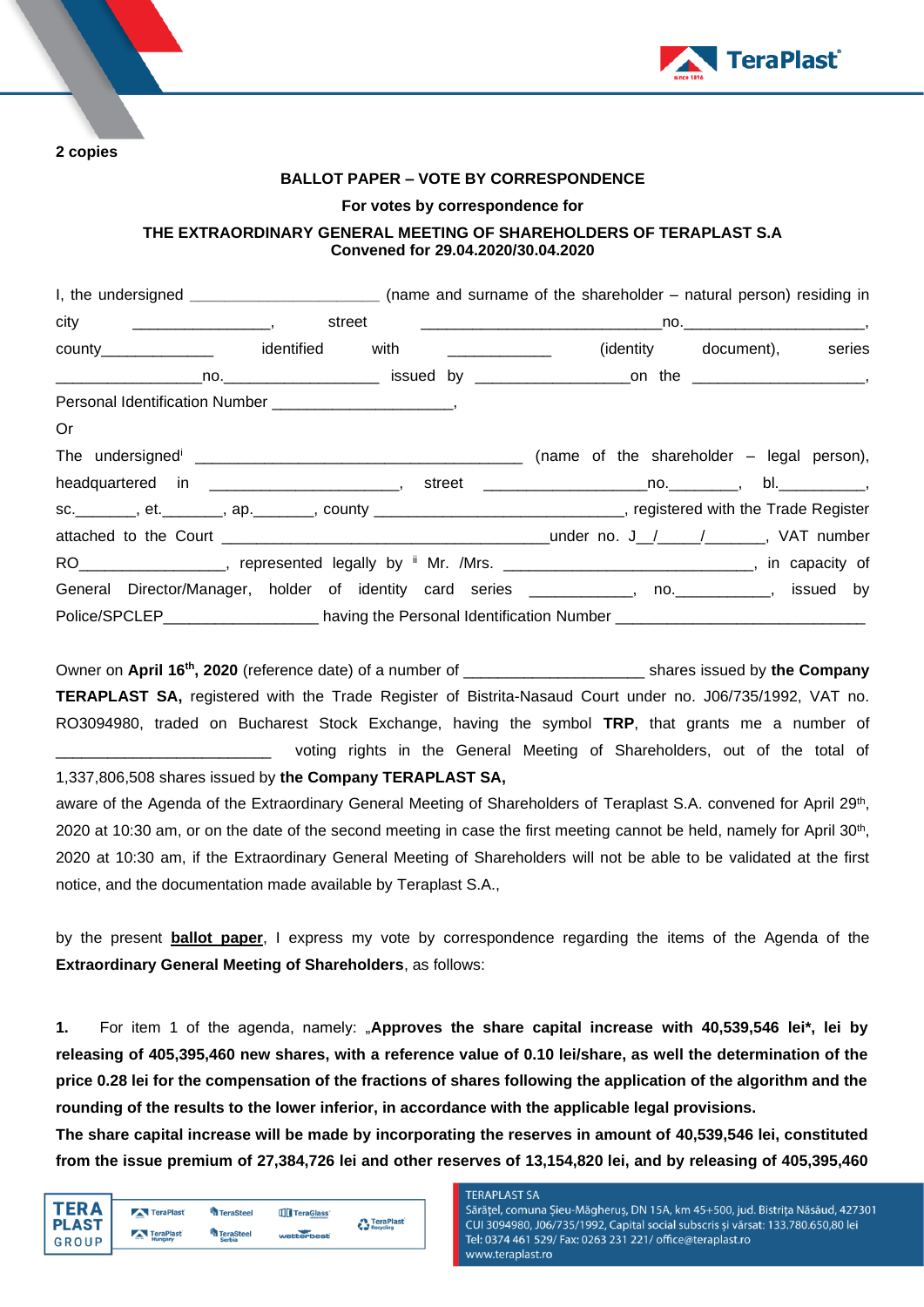

**new shares with a reference value of 0.10 lei/share. The new released shares will not modify the shareholders percentage and will be distributed for free to all company's shareholders, registered in the Shareholders' Registry, at the registration date established by this Decision. The capital increase is made in order to support the current activity of the company. Every shareholder registered in the Shareholders' Registry at the registration date shall receive 1 new share for every 3.3 owned shares.**

*\*When calculating the value with which the share capital is increased, was taken into account the number of shares issued by the company, out of which a number of 1490 shares fell (shares that have entered into the Company's account following the application of the algorithm and the rounding of the results to the lower one as a result of the processing of the capital increase) and which the Company holds at the present date, taking into account that own shares do not give rise to dividends or other rights. According to E.G.M.S. no.1/20.12.2019, it was approved the cancellation of these own actions, and the procedure for canceling them is in progress.***":**

| For | <b>Against</b> | <b>Abstention</b> |
|-----|----------------|-------------------|
|     |                |                   |

**2.** For item 2 of the agenda, namely: **"Approves the update of the Articles of Association, in accordance with the ones approved at point 1 of the present, as follows:** 

**Art. 7. Alin. (1) <<The subscribed and paid in share capital of the Company TERAPLAST S.A. is 133,780,501.80 lei divided into a number of 1,337,805,018 registered shares, with nominal value of 0.1 lei each>> modifies and will have the following content:**

**<<The subscribed and paid in share capital of the Company TERAPLAST S.A. is 174,320,047.80 lei divided into a number of 1,743,200,478 registered shares, with nominal value of 0.1 lei each>>":**

| For | <b>Against</b> | <b>Abstention</b> |
|-----|----------------|-------------------|
|     |                |                   |

**3.** For item 3 of the agenda, namely: **"To approve the maximum limit of indebtedness that the company can contract between 29.04.2020 - 29.04.2021 and the approval of the warranty of credit and/or leasing contracts which are going to be accessed within the limit established, with security interest in real estate/pledge, assignments of current and future receivables rights, assignments related to current and future cash, resulting from current accounts and assignments of rights resulted from the insurance policies. The proposal of the Board of Administration is that this limit of indebtedness to reach the total value of 180.000.000 lei**.**":**

| For | <b>Against</b> | <b>Abstention</b> |
|-----|----------------|-------------------|
|     |                |                   |

**4.** For item 4 of the agenda, namely: **"Approval of the supplementation of the maximum limit of indebtedness that the company may contract between 29.04.2020 - 29.04.2021 with the amount of 180,000,000 lei, which will be used (if needed) exclusively to guarantee the loans of the subsidiaries and the approval of** 

| TFR A        | TeraPlast    | <sup>4</sup> TeraSteel | TeraGlass  | <b>A</b> TeraPlast |
|--------------|--------------|------------------------|------------|--------------------|
| <b>PLAST</b> | TeraPlast    | <b>TeraSteel</b>       |            | Recycling          |
| <b>GROUP</b> | =<br>Hungary | <b>Serbia</b>          | wetterbest |                    |

#### **TFRAPI AST SA**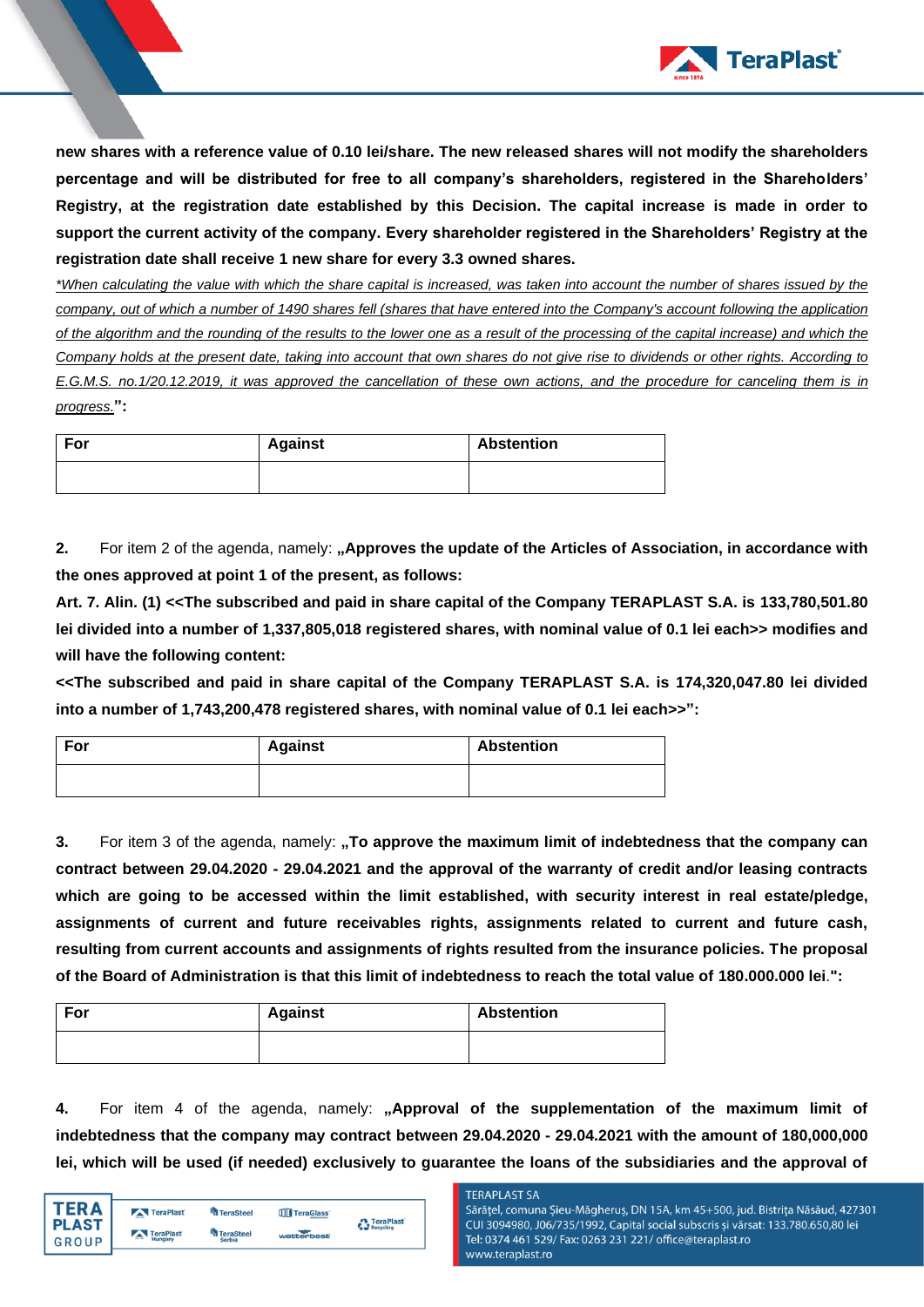

**the guarantee of the credit and / or leasing contracts to be accessed by the subsidiaries, within the fixed limit, with real estate/movable securities, assignments of present and future receivable rights, assignments related to current and future available funds, resulting from current accounts and assignments of rights resulting from insurance policies**.**":**

| For | <b>Against</b> | Abstention |
|-----|----------------|------------|
|     |                |            |

**5.** For item 5 of the agenda, namely: **"To authorise the Board of Directors to take, for and on behalf of the Company, all the actions and steps required or useful for the enforcement of item 3 and 4 of this decision, up to the maximum agreed limit of indebtedness. Therefore, the Board of Directors shall issue decisions on:** 

- **taking out bank loans, entering into credit/leasing contracts, extending the bank loan/leasing contracts, establishing the security structure corresponding to the taken out/extended bank loan or leasing contracts, restructuring/establishing new maturity dates for the granted loans, changing the structure of the securities for the pending loans, authorising the persons entitled to sign for and on behalf of TERAPLAST S.A. the bank loan contracts / the leasing contracts / the security contracts / the addendums to the bank loan/leasing contracts, and also any other complementary documents or instruments related to or referred to in the bank loan/leasing contracts, security contracts or any other documents, and also to sign any other forms and requests that might be necessary or useful in relation to such bank transactions.**

- **guaranteeing the access by company's subsidiaries of certain bank credits and / or credit contracts / leasing contracts, establish / change the related guarantee structure, empower the persons who will sign on behalf of and on behalf of TERAPLAST SA the warranty contracts / additional documents and any other documents or instruments that are related to or referenced in the warranty agreements and to sign any other forms, requests that may be necessary or useful related to these transactions.":**

| For | <b>Against</b> | <b>Abstention</b> |
|-----|----------------|-------------------|
|     |                |                   |

**6.** For item 6 of the agenda, namely: **"To establish the registration date when the shareholders affected by the decisions adopted by the Extraordinary General Meeting of Shareholders shall be identified, according to art. 86 par. (1) of the Law no. 24/2017. The Board of Directors suggests the date of August 18th , 2020**.**":** 

| For | <b>Against</b> | <b>Abstention</b> |
|-----|----------------|-------------------|
|     |                |                   |

**7.** For item 7 of the agenda, namely: "To approve the date of August 17<sup>th</sup>, 2020, as "ex-date", namely the **date previous to the registration date when the financial instruments, subject of the decisions of the** 

| FR A         | TeraPlast                           | <b>TeraSteel</b>       | TeraGlass  | <b>A</b> TeraPlast |
|--------------|-------------------------------------|------------------------|------------|--------------------|
| <b>PLAST</b> | TeraPlast                           | <sup>4</sup> TeraSteel |            | Recycling          |
| <b>GROUP</b> | $\overline{\phantom{m}}$<br>Hungary | <b>Serbia</b>          | wetterbest |                    |

## **TERAPLAST SA**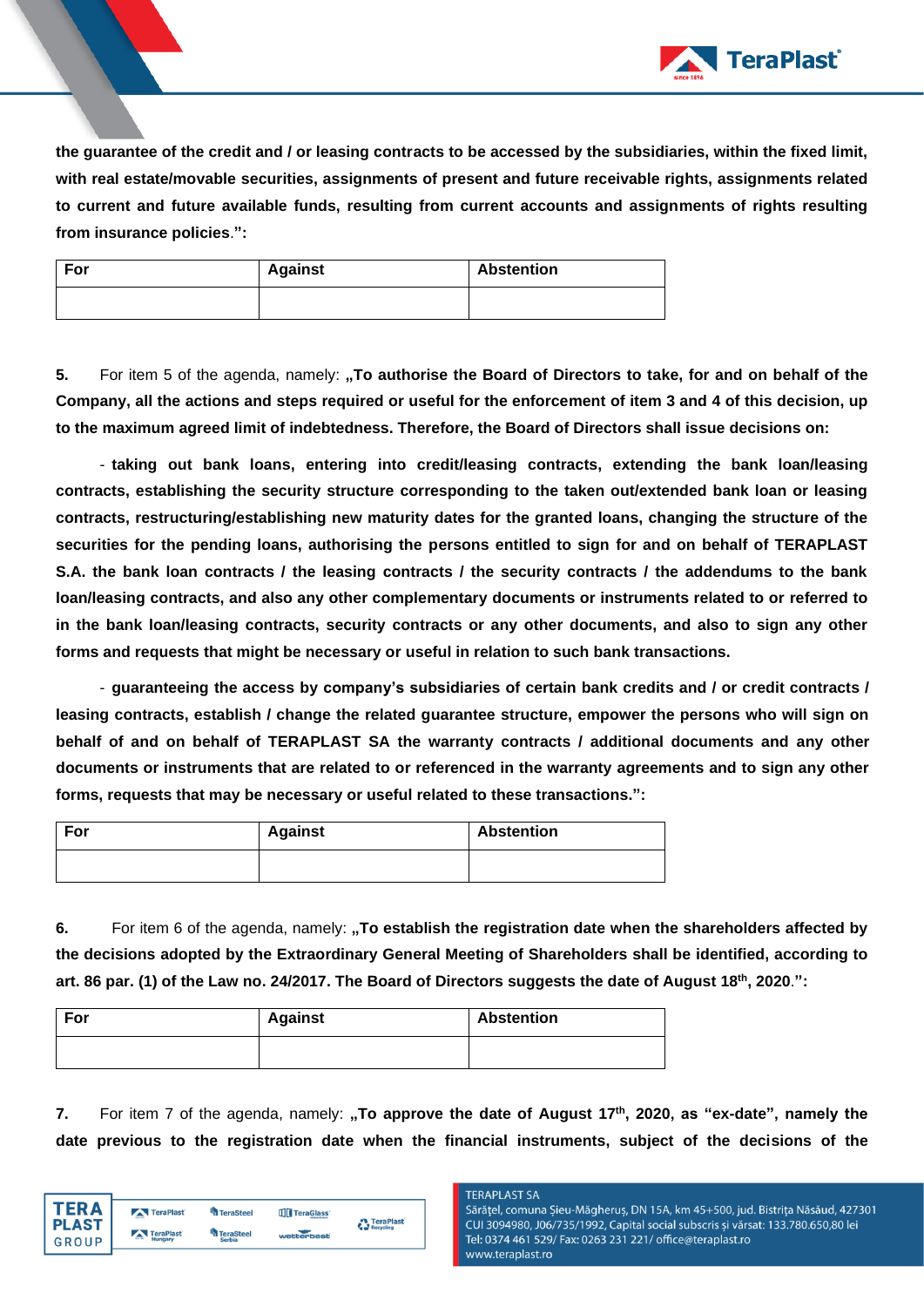

**corporate bodies, are transacted without the rights resulting from such decision, in accordance with art. 2 par. 2 lit. l) of Regulation no. 5/2018**.**":**

| For | <b>Against</b> | <b>Abstention</b> |
|-----|----------------|-------------------|
|     |                |                   |

**8.** For item 8 of the agenda, namely: "Approval of the date August 19<sup>th</sup>, 2020 as payment day, as defined by **the art. 86 par. 2 of the Law no. 24/2017, art. 2 par. 2 lit. h) and art. 178 of Regulation no. 5/2018**.**":**

| For | <b>Against</b> | <b>Abstention</b> |
|-----|----------------|-------------------|
|     |                |                   |

**9.** For item 9 of the agenda, namely: "To authorize the Board of Directors to enforce the decisions adopted **by the Extraordinary General Meeting of Shareholders.":**

| For | <b>Against</b> | <b>Abstention</b> |  |
|-----|----------------|-------------------|--|
|     |                |                   |  |

**10.** For item 10 of the agenda, namely: "To authorize the Chairman of the Board of Directors, Mr. Dorel Goia, **to sign, for and on behalf of all the shareholders present at the meeting, the EGMS Decision.":**

| For | <b>Against</b> | <b>Abstention</b> |  |
|-----|----------------|-------------------|--|
|     |                |                   |  |

**11.** For item 11 of the agenda, namely: **"To authorize the company's legal adviser, Mrs. Kinga Vaida, holder of ID card series X.B. no. 370326, to do everything that is necessary as to record the EGMS Decision at the Trade Register of Bistrita-Nasaud Court, and to publish such decision in the Official Gazette of Romania, Section 4.":**

| For | <b>Against</b> | <b>Abstention</b> |  |
|-----|----------------|-------------------|--|
|     |                |                   |  |

**Please find hereby attached a copy of the valid ID card<sup>iii</sup>/a copy of the registration certificate <sup>iv</sup>.** 

**Note: Will be marked with "X" the box corresponding to the vote. The other boxes will not be filled in with any mark.** 

This ballot paper was drawn up in accordance with the provisions of Law no. 24/2017 on the issuers of financial instruments and market operations, as well as A.S.F. Regulation No.5/2018.

| <b>A</b> TeraPlast |
|--------------------|
| Recycling          |
|                    |
|                    |